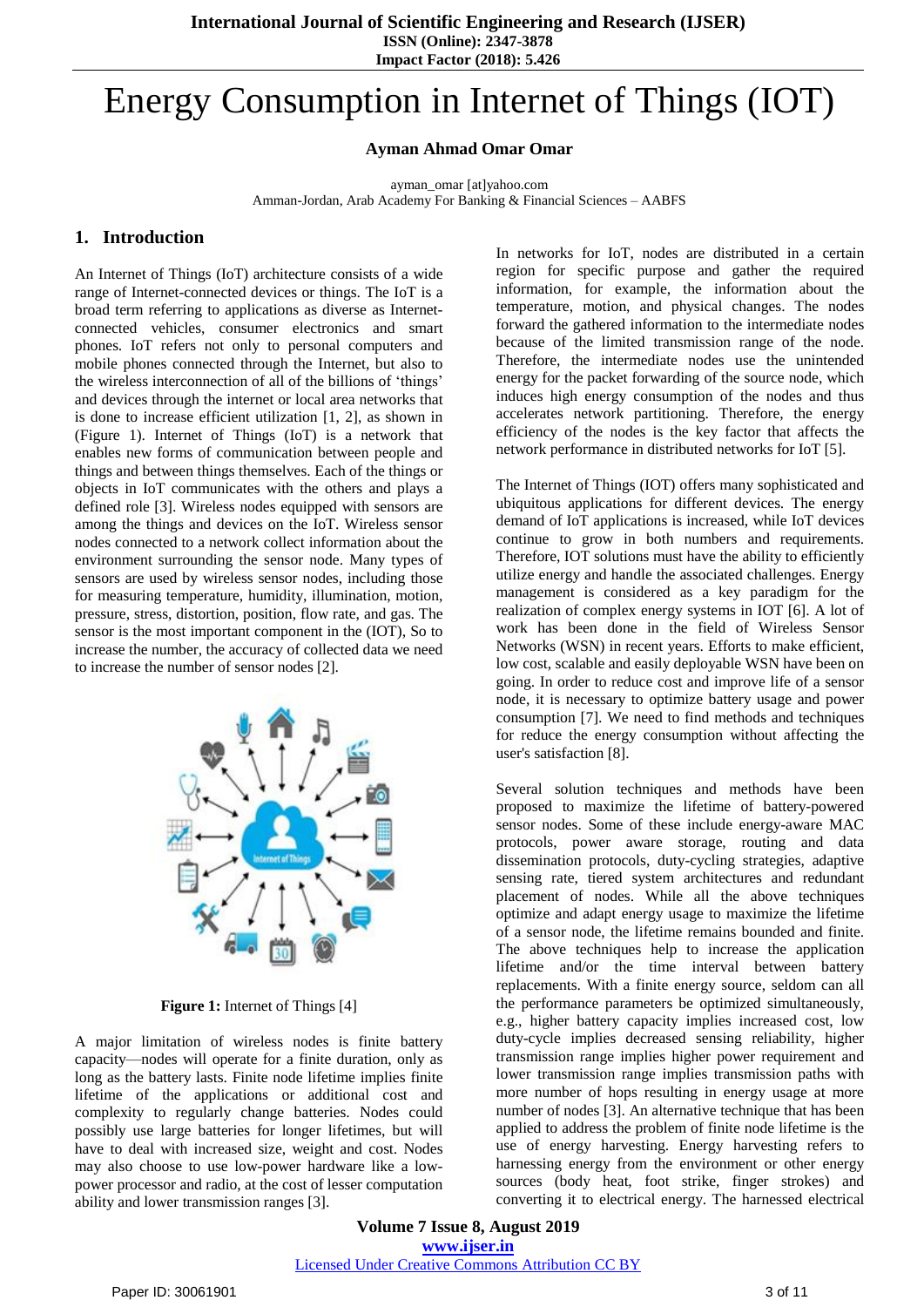energy powers the sensor nodes. If the harvested energy source is large and periodically/continuously available, a sensor node can be powered permanently. In addition, based on the periodicity and magnitude of harvestable energy, system parameters of a node can be tuned to increase node and network performance. [3, 9].

# **2. IOT Elements**

In this section we will discuss the basic elements in the to deliver the functionality of the IOT as shown in (Figure 2).

## **2.1 Identification**

Identification is crucial for the IoT to name and match services with their demand. Many identification methods are available for the IoT such as electronic product codes (EPC) and ubiquitous codes (uCode). Furthermore, addressing the IoT objects is critical to differentiate between object ID and its address. Object ID refers to its name such as ―"T1" for a particular temperature sensor and object's address refers to its address within a communications network. In addition, addressing methods of IoT objects include IPv6 and IPv4. 6LoWPAN provides a compression mechanism over IPv6 an header that makes IPv6 addressing appropriate for low power wireless networks. Distinguishing between object's identification and address is necessary. Since identification methods are not globally unique, so addressing assists to uniquely identify objects. Identification methods are used to provide a clear identity for each object within the network [10].

## **2.2Sensing**

The IoT sensing means collecting data from related objects within the network and sending it back to a data warehouse, database, or cloud. The collected data is analyzed to take specific actions based on required services. The IoT sensors can be smart sensors, actuators or wearable sensing devices. Single Board Computers (SBCs) integrated with sensors and built-in TCP/IP and security functionalities are typically used to realize IoT products. Such devices typically connect to a central management portal to provide the required data by customers [3, 10].



**Figure 2:** The IOT elements [10]

#### **2.3 Communication**

The IoT communication technologies connect heterogeneous objects together to deliver specific smart services. Typically, the IoT nodes should operate using low power in the presence of lossy and noisy communication links. Examples of communication protocols used for the IoT are as the following:

**1- Radio-Frequency Identification (RFID):** Uses electromagnetic fields to automatically identify and track tags attached to objects. The tags contain electronically stored information. Passive tags collect energy from a nearby RFID reader's interrogating radio waves. Active tags have a local power source (such as a battery) and may operate hundreds of meters from the RFID reader [11].The RFID tag represents a simple chip or label attached to provide object's identity. The RFID reader transmits a query signal to the tag and receives reflected signal from the tag, which in turn is passed to the database. The database connects to a processing center to identify objects based on the reflected signals within a (10 cm to 200 m) range. RFID tags can be active, passive or semipassive/active. Active tags are powered by battery while passive ones do not need battery. Semi-passive/active tags use board power when needed [10].

**2- The Near Filed Communication (NFC) Protocol** : Works at high frequency band at 13.56 MHz and supports data rate up to 424 kbps. The applicable range is up to 10 cm where communication between active readers and passive tags or two active readers can occur [10, 12].

**3- The Ultra-Wide Bandwidth (UWB):** Communication technology is designed to support communications within a low range coverage area using low energy and high bandwidth whose applications to connect sensors have been increased recently [10].

**4- WiFi Based on IEEE 802.11:** That uses radio waves to exchange data amongst things within 100 m range. WiFi allows smart devices to communicate and exchange information without using a router in some ad hoc configurations [10, 13].

**5- Bluetooth:** Presents a communication technology that is used to exchange data between devices over short distances using short-wavelength radio to minimize power consumption. Recently, the Bluetooth special interest group (SIG) produced Bluetooth 4.1 that provides Bluetooth Low Energy as well as high-speed and IP connectivity to support IoT [10, 14].

**6- The IEEE 802.15.4 standard**: Specifies both a physical layer and a medium access control for low power wireless networks targeting reliable and scalable communications [10, 15].

**7- Long-Term Evolution (LTE):** Is originally a standard wireless communication for high-speed data transfer between mobile phones based on GSM/UMTS network technologies. It can cover fast-travelling devices and provide multicasting and broadcasting services [ [10, 16]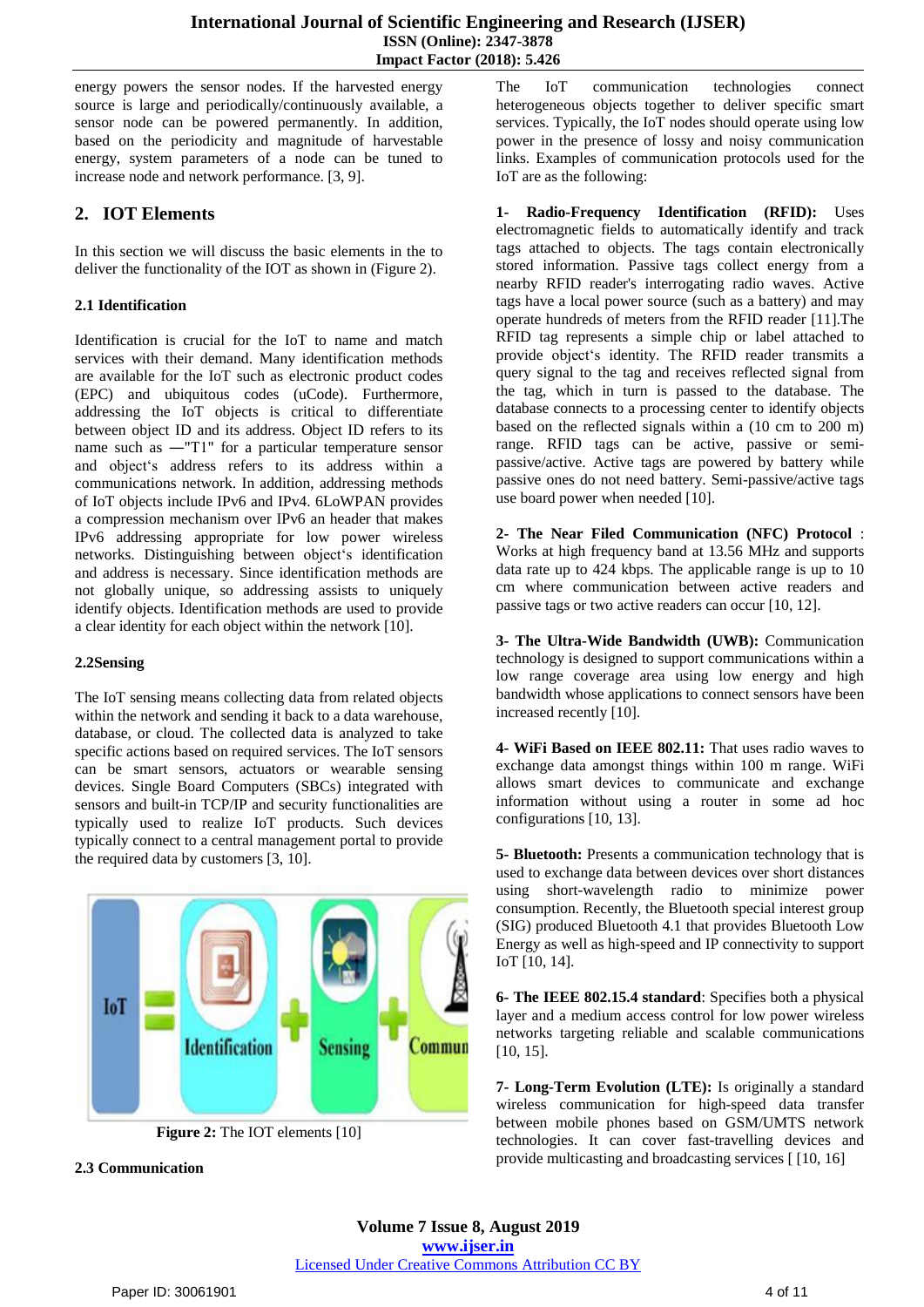**8- LTE Advanced (TE-A):** Is an improved version of LTE including bandwidth extension which supports up to 100 MHz, downlink and uplink spatial multiplexing, extended coverage, higher throughput and lower latencies [10, 17].

## **2.4 Computation**

Processing units (e.g., microcontrollers, microprocessors, SOCs, FPGAs) and software applications represent the "brain" and the computational ability of the IoT. Various hardware platforms were developed to run IoT applications such as Arduino, UDOO, Friendly ARM, Intel Galileo, Raspberry PI, Gadgeteer, BeagleBone, Cubieboard, Z1, WiSense, Mulle, and T-Mote Sky. Moreover, many software platforms are utilized to provide IoT functionalities. Among these platforms, Operating Systems (RTOS) are vital since they run for the whole activation time of a device. There are several Real-Time Operating Systems (RTOS) that are good candidates for the development of RTOS-based IoT applications. For instance, the Contiki RTOS has been used widely in IoT scenarios. These platforms provide facilities for smart objects to send their data to the cloud, for big data to be processed in real-time, and eventually for end-users to benefit from the knowledge extracted from the collected big data. There are a lot of free and commercial cloud platforms and frameworks available to host IoT services [10, 18]. (Table 1) shows comparison between common operating system used in IOT environment.

**Table 1:** Comparison between operating system used in IOT Environment [10]

| Operating<br>System | Language Support | Minimum Memory (KB) | Event-based Programming | Multi-threading | Dynamic Memory |
|---------------------|------------------|---------------------|-------------------------|-----------------|----------------|
| TinyOS              | nesC             | 1                   | Yes                     | Partial         | Yes            |
| Contiki             | C                | $\overline{c}$      | Yes                     | Yes             | Yes            |
| LiteOS              | $\mathsf{C}$     | 4                   | Yes                     | Yes             | Yes            |
| RiotOS              | $C/C++$          | 1.5                 | No                      | Yes             | Yes            |
| Android             | Java             |                     | Yes                     | Yes             | Yes            |

## **2.5 Services**

IOT services can be categorized into four classes as the following [10, 19]:

**1- Identity-related services:** Are the most basic and important services that are used in other types of services. Every application that needs to bring real world objects to the virtual world has to identify those objects.

**2- Information Aggregation Services:** Collect and summarize raw sensory measurements that need to be processed and reported to the IoT application (e.g., Smart healthcare and smart grids).

**3- Collaborative-Aware Services**: Act on top of Information Aggregation Services and use the obtained data to make decision and react accordingly.

**4- Ubiquitous Services**: Provide Collaborative-Aware Services anytime they are needed to anyone who needs them anywhere (e.g., smart home, smart buildings, intelligent transportation systems (ITS), and industrial automation).

## **2.6 Semantic**

Semantic in the IoT refers to the ability to extract knowledge by different devices to provide the required services. Knowledge extraction includes discovering and using resources and modeling information. Also, it includes recognizing and analyzing data to make sense of the right decision to provide the exact service. Thus, semantic represents the brain of the IoT by sending demands to the right resource. This requirement is supported by Semantic Web technologies such as the Resource Description Framework (RDF) and the Web Ontology Language (OWL) Efficient XML Interchange (EXI), EXI is important in the context of the IoT because it is designed to optimize XML applications for resource-constrained environments. Furthermore, it reduces bandwidth needs without affecting related resources such as battery life, code size, energy consumed for processing, and memory size. EXI converts XML messages to binary to reduce the needed bandwidth and minimize the required storage size. [10, 20].

# **3. Wireless Sensor Networks**

Wireless Sensor Network (WSN) (or Wireless Sensor and Actor Network (WSAN)) is a network of sensor nodes spatially distributed in a region to monitor real-world physical parameters and report the sensed values to a central controller. WSAN adds the capability to take actions based on the sensed and collected values. WSNs are rapidly becoming ubiquitous in the world of Environmental Monitoring, Healthcare monitoring, Smart Cities and Home Automation. Building Smart Cities and Smart Homes requires large scale data collection. A smart home is effectively an autonomous home automation system [1]. Actions like setting the thermostat based on factors like weather and user preference, turning lights and fans on/off without human intervention, tracking consumption of consumable products like gas cylinders and a number of other tasks. Making daily life easier, more convenient and minimizing human intervention in mundane tasks are some of the main objectives behind home automation. However automating these processes requires acquiring data from a distributed array of sensors. WSN provides a possible solution to this problem. WSN provides an innovative and robust solution to problems in multiple spheres of life [7, 20].

A lot of research has been done in the field of Wireless Sensor Networks (WSN) in recent years. Efforts to make efficient, low cost, scalable and easily deployable WSN and power consumption and optimize battery usage have been ongoing.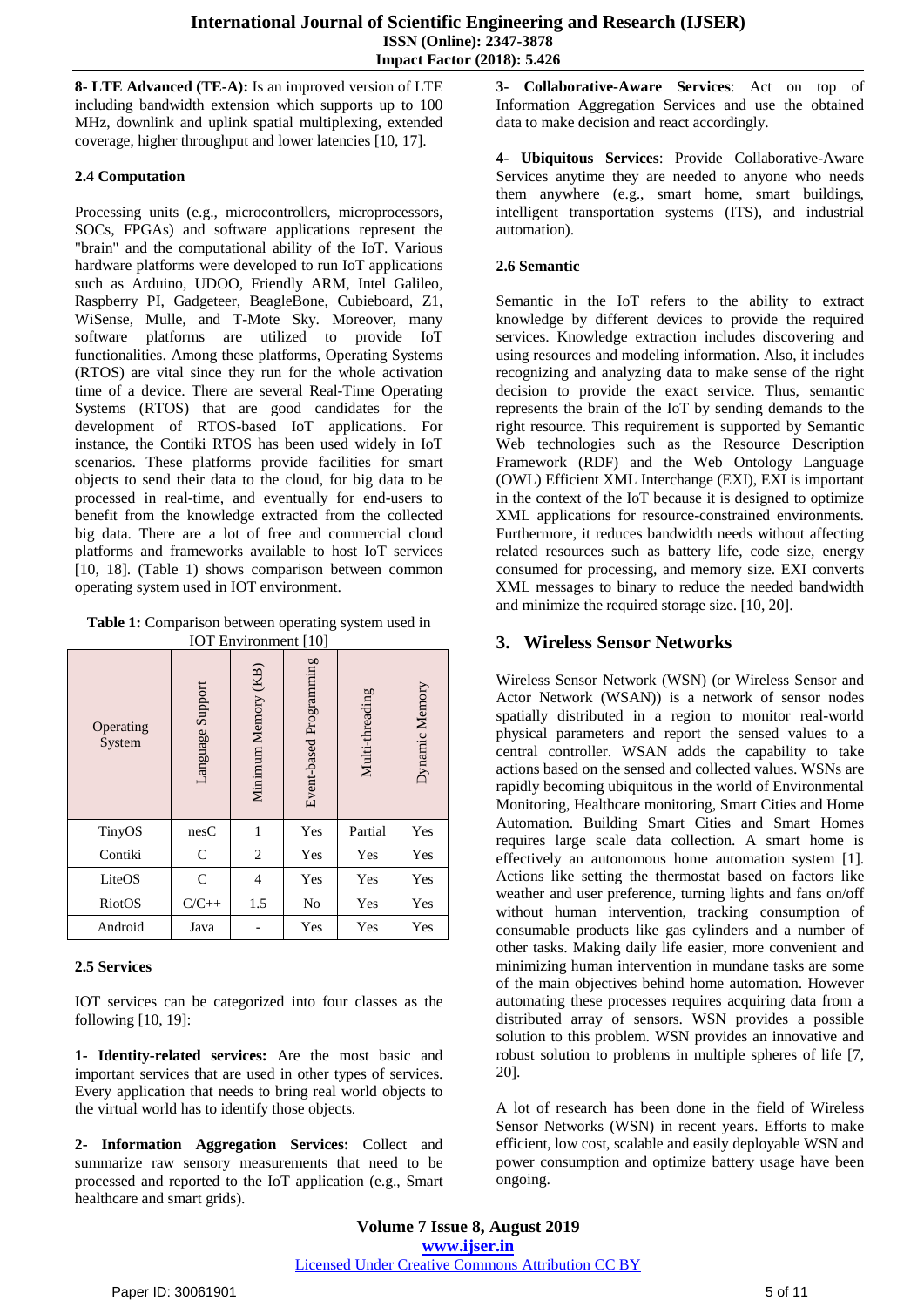## **3.1Sensor Architecture**

Most of the wireless sensor networks (WSNs) consist of a set autonomous sensor nodes. These nodes consist of sensor arrays, System-on-Chip (SoC), wireless communication interfaces and power supply and distribution units. The wireless communication aspect of a WSN allows each node to operate autonomously. As illustrates in (Figure 3).



**Figure 3:** Architecture of WSN [7]

- **Sensor:** Is an electronic component, module, or subsystem whose purpose is to detect events or changes in its environment and send the information to other electronics, frequently a computer processor.
- **System On Chip (SOC):** Is an integrated circuit that integrates all components of a computer or other electronic system. Also, SoC integrates a microcontroller or microprocessor with advanced peripherals like graphics processing unit (GPU), Wi-Fi module, or one or more coprocessors. Similar to how a microcontroller integrates a microprocessor with peripheral circuits and memory, an SoC can be seen as integrating a microcontroller with even more advanced peripherals [21].
- **Wireless Transceiver:** Does a device comprise both a transmitter and receivers that are combined and share common circuitry or a single housing. When no circuitry is common between transmit and receive functions, the device is a transmitter-receiver. In WSNs transceivers often lack unique identifiers. The operational states are transmitted, receive, idle, and sleep. Current generation transceivers have built-in state machines that perform some operations automatically. Most transceivers operating in idle mode have a power consumption almost equal to the power consumed in receive mode. Thus, it is better to completely shut down the transceiver rather than leave it in the idle mode when it is not transmitting or receiving. A significant amount of power is consumed when switching from sleep mode to transmit mode in order to transmit a packet [22].
- **Power Supply:** Since the wireless sensor node is often paced in a hard-to-reach location, changing the battery regularly can be costly and inconvenient. An important aspect in the development of a wireless sensor node is ensuring that there is always adequate energy available to power the system. The sensor node consumes power for sensing, communicating and data processing. More energy is required for data communication than any other process. The energy cost of transmitting 1 Kb a distance of 100 metres (330 ft) is approximately the same as that used for the execution of 3 million instructions by a 100 million instructions per second/W processor. Power is stored either in batteries or capacitors. Batteries, both rechargeable and non-rechargeable, are the main source of power supply for sensor nodes. They are also classified according to electrochemical material used for the electrodes such as NiCd (nickel-cadmium), NiZn (nickel-zinc), NiMH (nickel-metal hydride), and lithiumion. Current sensors are able to renew their energy from solar sources, temperature differences, or vibration. Two power saving policies used are Dynamic Power Management (DPM) and Dynamic Voltage Scaling (DVS). DPM conserves power by shutting down parts of the sensor node which are not currently used or active. A DVS scheme varies the power levels within the sensor node depending on the non-deterministic workload. By varying the voltage along with the frequency, it is possible to obtain quadratic reduction in power consumption [22].
- **Power Distribution Unit:** is a device fitted with multiple outputs designed to distribute electric power

## **3.2Topology**

The nodes are usually configured in a typical star topology (each node connected directly to a central hub called a sink node), or more typically a multi-hop mesh network. As the following:

-**The star topology**: Each node is connected directly to the central hub. The main advantage of this topology is that the network is not affected by node failure as long as the hub is active. Star topology centralizes control, as only the sink node is aware of the status of all the nodes. For a single node to transmit data, other nodes do not need to be active. The disadvantage is apparent as size of network increases. The hub needs connect to larger number of devices which increases power consumption [7].As shown in (Figure 4).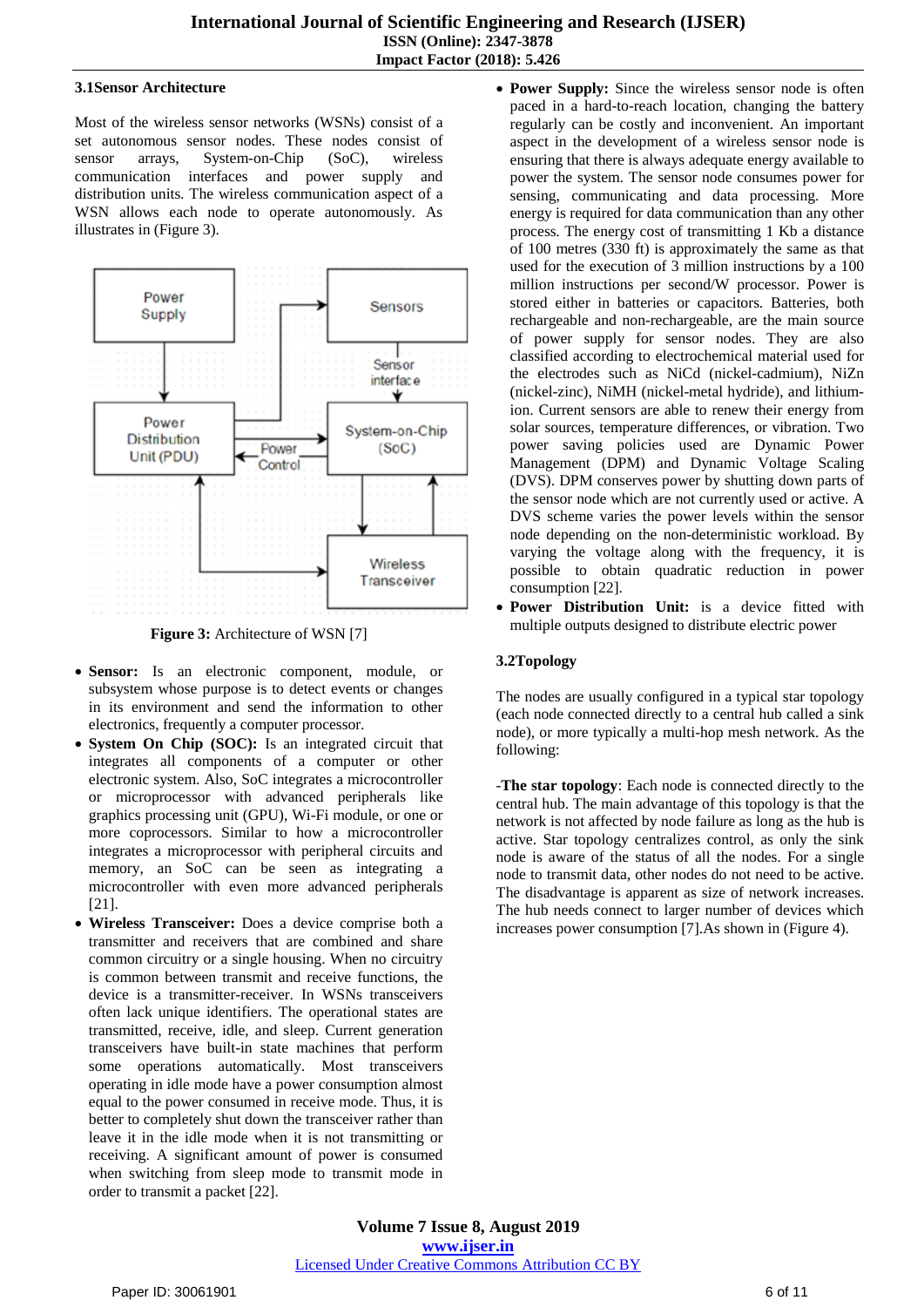

**Figure 4:** Star topology [23]

**-The multi-hop mesh network:** Each sensor node links to its nearest neighbors. Data is communicated to a server through the mesh by flooding and routing algorithms. Mesh networks are more robust as compared to star topologies as it is more resistant to node failure. Data is pushed to a central hub by routing the packet through multiple nodes. Transmission power of each node can thus be lower, even if size of network is large. However there is a drawback. For a node located at the edges of the mesh, to transmit a packet to an opposite edge of the mesh, the routing path will pass through multiple intermediate hops. Each hop consumes power in each of the nodes it passes through. Hence as size of the network (number of nodes as well as spatial region covered) increases, the average power consumption of the entire network goes up [7].As shown in (Figure 5).



**Figure 5:** Mesh topology [24]

#### **1.3 Wireless Technology**

Wireless communication is a high power consumption block of any WSN. Since each node is autonomous and distributed in spatially diverse regions, minimizing power consumption of each node is an important aspect of any sensor node. Continuous power supply may not be available, which necessitates that a node must draw power from a battery pack or similar temporary power supply. Energy is one of the scarcest resources for any sensor node. If the energy consumption is too high, it will require frequent replacement of power cells. Typical WSN implementations use some form of WPAN like Zigbee or more traditional RF modules like NRF24L01Pand CC2500. And we will discuss some of them briefly.

**NRF24L01P:** Basic wireless communications can be achieved using any readily available RF transmitters. The small, low costNRF24L01P can be used in WSN; it wasn't designed to be power efficient. It also lacks any hardware based routing or networking algorithms. This means any routing and network formation has to done on a software level. NRF24L01P is capable of covering in 5 distinct modes [7]:

- **1)Power Down Mode:** Radio is disabled. Only registers and SPI interface are kept active to accept new configurations. His offers minimum power consumption.
- **2)Standby-I mode**: This mode is to ensure shorter start up time than. Power down mode at the cost of slightly higher power consumption.
- **3)Standby-II mode:** This mode is primarily when data is to be transmitted at short notice. Additional clock buffers are activated. If data arrives in the Tx buffer, it gets transmitted after a minimal settling delay.
- **4)Rx mode:** In this mode the NRF24L01P is actively listening for packets. The power consumption depends on the Air data rate being used. It increases with increase in air data rate.
- **5)Tx mode:** This mode is when the NRF24L01P is actively transmitting data. Depending on the state of the TX buffer, the module switches between standby-II mode and TX mode. It has the highest power consumption of any mode. The power consumption depends heavily on the transmit power being used.
- **Zigbee:** One of the most popular choices for wireless communication in WSNs is the implementation of the IEEE 802.15.4 standard popularly known as Zigbee. Zigbee is a high-level communication protocol which operates on a mesh topology. It is a self-organizing network, where each Zigbee device only needs to be assigned a role. Zigbee is a low cost system which is very well suited for WSN. Zigbee also supports low power sleep modes alongside active power consuming modes [7].

## **1.4 Power Saving Techniques**

Since power consumption has to be minimized, many WSN architectures communicate with very low duty cycles (often used to reduce the energy consumption caused by idle listening in Wireless Sensor Networks (WSNs)). The sensor node is kept in a low power state, with the sensors and peripherals switched off and the controller and communication interfaces in a low-power, sleep-like state. The node becomes active for a short duration periodically, where it wakes up, senses the value, relays this value over the network and then returns back to the sleep state. While this approach does minimize power consumption, it suffers from a drawback. Applications requiring real-time data monitoring cannot use this approach. Real-time monitoring will require the duty cycle of the sensor node to be very high, which increases power consumption and decreases battery life. Another measure to reduce power consumption, especially in larger sensor networks is to use a mesh topology. Mesh networks are generally preferred, since it makes the size and power of the wireless antenna smaller. This reduces cost of the node as well as the power consumption. However real-time data collection again introduces an issue. As network size and sensor node distribution density increases, average power consumption

**Volume 7 Issue 8, August 2019 www.ijser.in** Licensed Under Creative Commons Attribution CC BY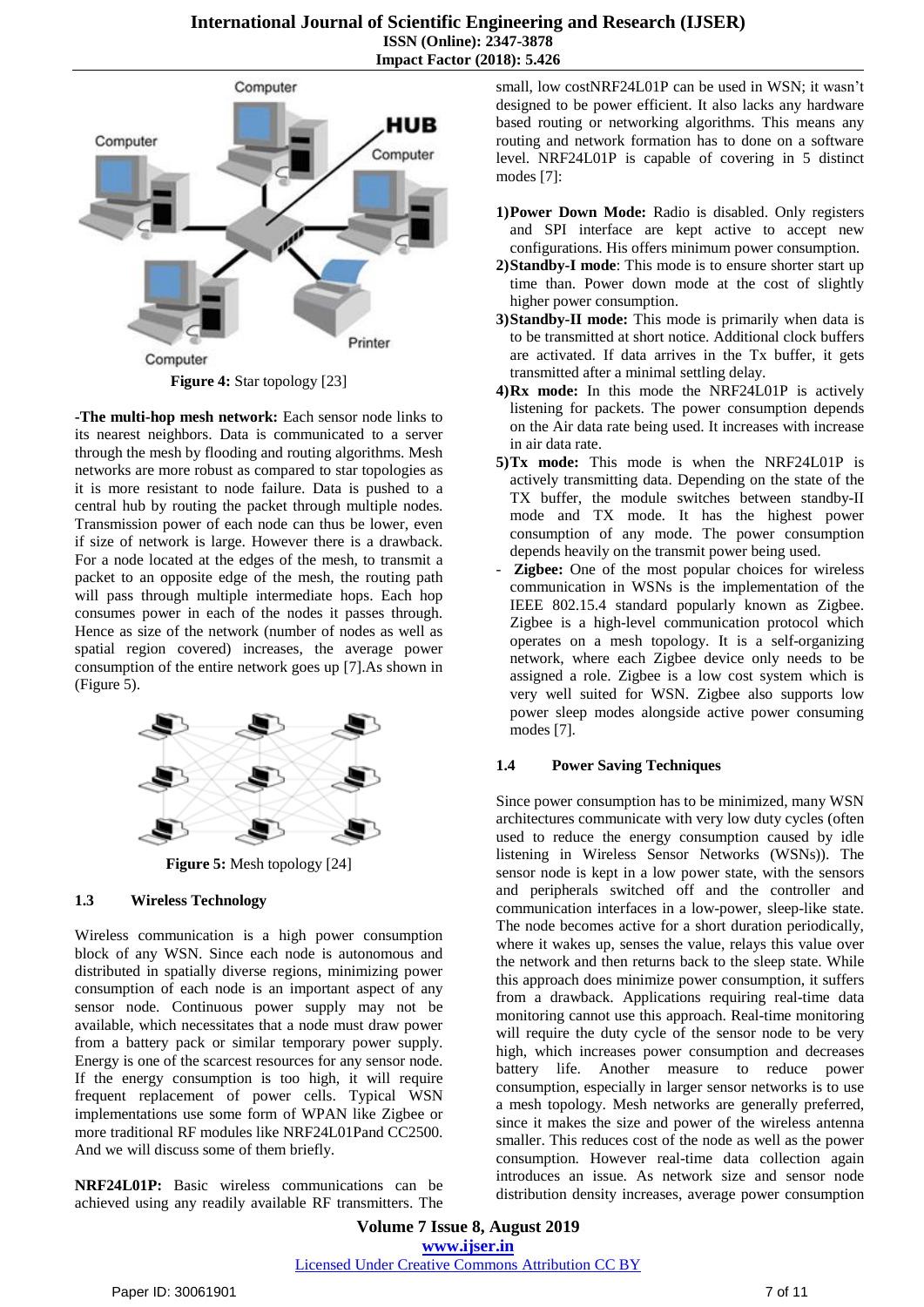of all nodes rises. The chances of packet collision during transmission also increases, which introduces additional cost of retransmission [7].

## **1.5 Accessing the Data**

When the data is communicated to the sink node, it needs to be processed and action needs to be taken on it. This requires that the data be accessible. Many WSN systems need to be remotely accessed to modify the configuration and read sensed values. A need for integrating the WSN with a system to provide easy access to the data is vital in order to maximize the usefulness of the data [7].

From previous discussion we can conclude the following problems in WSNs:

- The wireless communication technology used in the sensor nodes need to consume as little power as possible.
- The network topology chosen should minimize transmission power requirements while also providing robust network which is not sensitive to node failures.
- Nodes should avoid real-time monitoring unless essential to reduce overall power consumption.
- Node data should not be accessible only locally from a central sink node. A more reliable and robust method of accessing the network is needed.

Power consumption it is obvious, as we mentioned before is one of the most important challenge in the WSNs, we need to find methods and techniques for power consumption and power management to solve this challenge.

# **4. Energy Management In IOT**

Energy demand around the world is increasing day by day. To fulfill this demand the existing generation is facing a lot of challenges. It is estimated that total energy demand at the end of 2020 will increase by 75% as compared to energy demand in 2000 [25].In this section, we present a brief overview of energy management and challenges in IOT system. We classify the energy management inIOT into two main types: energy-efficient techniques and energy harvesting operations.

# **4.1 Energy Efficiency Techniques**

Energy efficiency is one of the important performance parameters of IOT system and its related network. IOT application and devices have even further strict requirements for network lifetime and delays. With increasing the applications in IOT, energy efficient techniques also evolving for low-power devices. There are some energy-efficient techniques that can either reduce energy consumption or optimize resource utilization. We can classify as following:

# **4.1.1 Lightweight Protocols**

Lightweight means that a protocol causes less overhead. IoT systems have to use various protocols for communication. There are several existing protocols in the literature such as Message Queue Telemetry Transport (MQTT), Constrained Application Protocol (CoAP), Extensible Messaging and Presence Protocol (XMPP), Advanced Message Queue Protocol (AMQP), 6lowPAN, and Universal Plug and Play (UPnP) IoT. MQTT and CoAP are the most popular protocols. MQTT is a lightweight protocol that collects data from IoT devices and transmits to the servers. CoAP is designed for constrained devices and networks for web transfer. Each of these protocols is designed for specific scenarios and applications in which it performs well. In addition, protocol conversion is an important building block for IoT, which may require that the IoT devices be from different manufacturers or using different protocols [6].

## **- COAP and MQTT Protocol:**

Two of the most promising for small devices are MQTT and CoAP in IOT. Both MQTT and CoAP:

- Are open standards.
- Are better suited to constrained environments than HTTP.
- Provide mechanisms for asynchronous communication.
- Run on IP.

MQTT gives flexibility in communication patterns and acts purely as a pipe for binary data. CoAP is designed for interoperability with the web.

# **MQTT Protocol:**

Is a publish/subscribe messaging protocol designed for lightweight M2M communications. It was originally developed by IBM and is now an open standard. MQTT has a client/server model, where every sensor is a client and connects to a server, known as a broker, over TCP [26].

## **CoAP Protocol:**

Is the Constrained Application Protocol from the CoRE (Constrained Resource Environments). CoAp is a document transfer protocol. Unlike HTTP, CoAP is designed for the needs of constrained devices.

## **4.1.2 Predictive Models For Energy Consumption**

Predictive models for energy consumption in IoT are indeed of vital importance. They refer to the wide range of applications in IOT systems including predictive models for traffic and travel, predictive models for controlling temperature and humidity, and so on. Various prediction models such as neural networks and Markov decision processes can be incorporated here. Exploiting the predictive models will not only reduce the significant energy consumption but also lead to many societal benefits [6]. In [28] The B-Model experiment used the FIESTA platform to gather large volumes of IoT observations, which are then used to validate advanced Machine Learning algorithms for the prediction of energy consumption in office buildings and data centers. To feed the prediction algorithms with multi-domain data, this experiment collects heterogeneous data, such as historical energy consumption, cooling temperature, outdoor weather

**Volume 7 Issue 8, August 2019 www.ijser.in** Licensed Under Creative Commons Attribution CC BY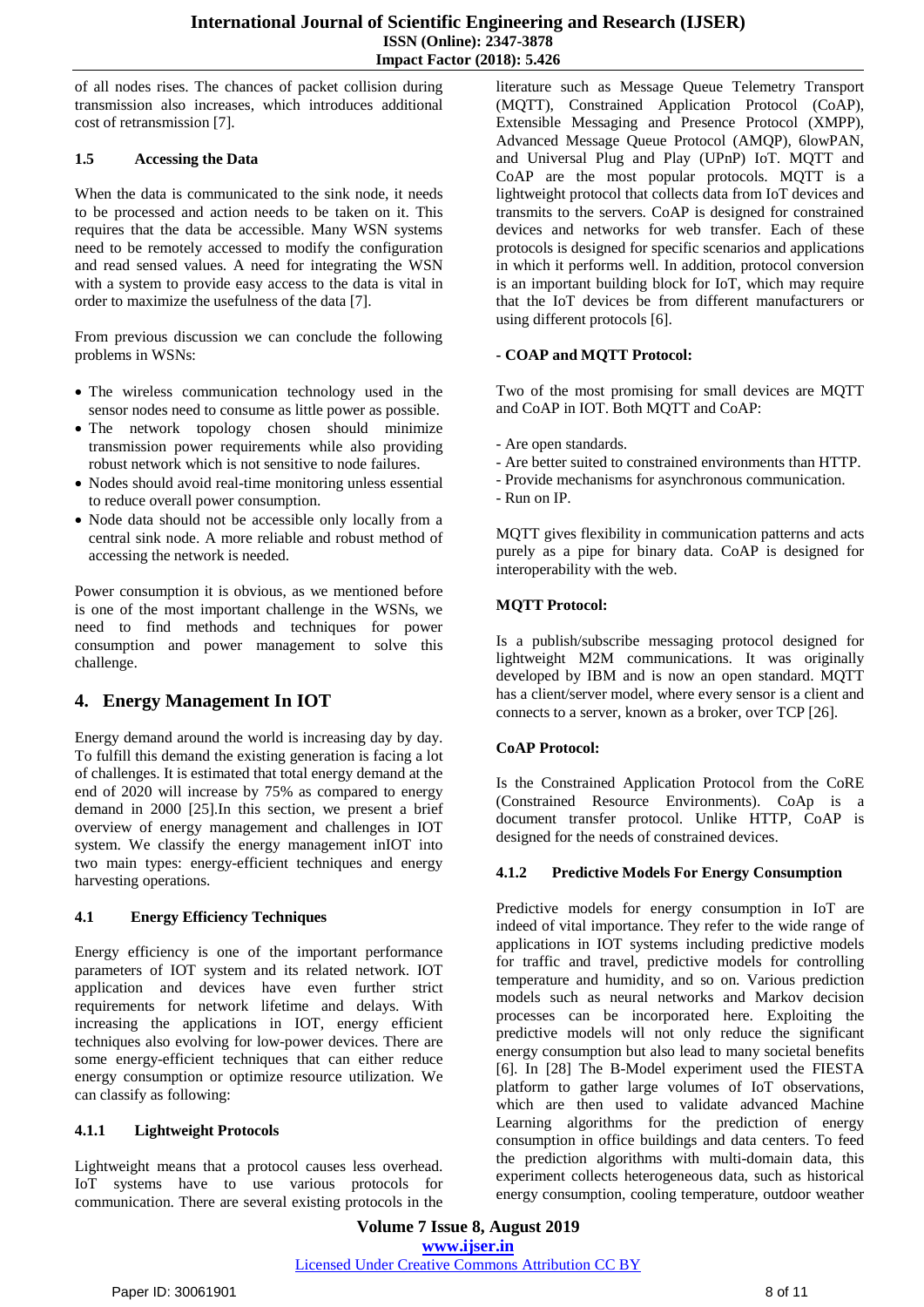and building's occupancy and feed the prediction algorithms.

## **4.1.3 Cloud-based Approach**

Cloud computing has reshaped the computing and storage services, which can be used to provide energy-efficient solutions for IoT. More precisely, the cloud-based approach helps in managing the massive data center flexibility and in a more energy-efficient manner [6].IoT involves billions of connected devices mainly communicating through wireless networks, their power consumption is a major concern and limitation for the widespread of IoT. An IoT device does not consume a lot of power by itself, typically from few milli Watts to few Watts. Yet, the increasing number of devices produces a scale effect and causes also a nonnegligible impact on Cloud infrastructures that provide the computing power required by IoT devices to offer services. To cope with the traffic increase caused by IoT devices, Cloud computing infrastructures start to explore the newly proposed distributed architectures, and in particular edge Cloud architectures where small data centers are located at the edge of the Cloud, typically in Internet Service Providers' (ISP) edge infrastructures. While the current state of the art offers numerous studies on energy models for IoT devices and Cloud infrastructures, to the best of our knowledge, none of them provides the overall picture. It is thus hard to estimate the energy consumption induced by the increase of IoT devices on Cloud infrastructures for instance. The issue resides in having an end-to-end energy estimation of all the involved devices and infrastructures, including network devices from ISP and Cloud servers. Such results could also serve to identify which part consumes the most, and should then focus the energyefficient efforts [29].

## **4.1.4 Low-Power Transceiver**

Since the IoT devices applications operate on limited batteries, low-power design architecture or operation framework is of superior importance for addressing the energy management in IoT Mostly, the existing application protocols for IoT devices are not in accordance with the energy efficiency perspective. More specifically, The radio duty cycle for IoT devices is an important factor in energy efficiency, and researchers are exploring methods of reducing the radio duty cycle of IoT devices and subsequently to achieve the energy-efficient architecture [6].

## **4.1.5 Duty Cycling Techniques**

Duty cycling is the fraction of one period in which a signal or system is active Duty cycle is commonly expressed as a percentage or a ratio. A period is the time it takes for a signal to complete an on-and-off cycle. As a formula, a duty cycle (%) may be expressed as shown in (Figure 5). With duty cycling, the energy conservation and increased network lifetime are achieved by alternating the operational mode of the IoT devices or nodes between active and dormant state. They use the ability of an IoT device to operate in various modes to reduce the power being consumed. Examples of such duty cycling can involve

powering down the IoT device, putting it in sleep mode where the radio is still active, or putting the IoT device in a deep sleep mode where the radio is turned off and is activate at predefined intervals to listen from the neighbor IoT devices. The drawback of duty cycling is that it could reduce the area being monitored opportunistically offloading the sensor data to smart devices [26].



**Figure 5:** Duty Cycling

Where: Thigh: The pulse width. Period Total period of the signal

## **4.1.6 Efficient Filtering Techniques**

Efficient filtering and sensor data fusion techniques reduce the amount of data that is being transmitted across the network. Since the amount of data being transmitted by the radio of the IoT device is reduced, the radio itself has to be powered for a shorter duration of time than what it would have been normally. This leads to reduced power consumption at the IoT devices. While such sensor data filtering and fusion techniques are extremely efficient and successful at reducing the power being consumed at the IoT devices, they also have drawbacks. Such techniques are not effective when regulatory requirements impose finer granularity of data being reported to satisfy the SLAs [26].

## **4.1.7 Mobile Ferry Based Techniques**

Mobile ferry based techniques when the IoT device that can move across the IoT network. This mobile ferry travels around the network visiting the IoT devices in it to receive the sensor data collected by them. Once it has collected the data from the entire network, it returns to the BS to offload the data before embarking on the travel again. Such techniques require the IoT devices to have a large buffer to store the data till the arrival of the mobile ferry which is costly. While using a mobile ferry works well for delay tolerant network [26].All the above techniques optimize and adapt energy usage to maximize the lifetime of a sensor node, the lifetime remains bounded and finite. The above techniques help expand the application lifetime and/or the time interval between battery replacements but do not prevent energy related inhibitions. With a finite energy source, seldom can all the performance parameters be optimized simultaneously, e.g., higher battery capacity implies increased cost, low duty cycle implies decreased sensing reliability, higher transmission range implies higher power requirement and lower transmission range implies transmission paths with more number of hops resulting in energy usage at more number of nodes.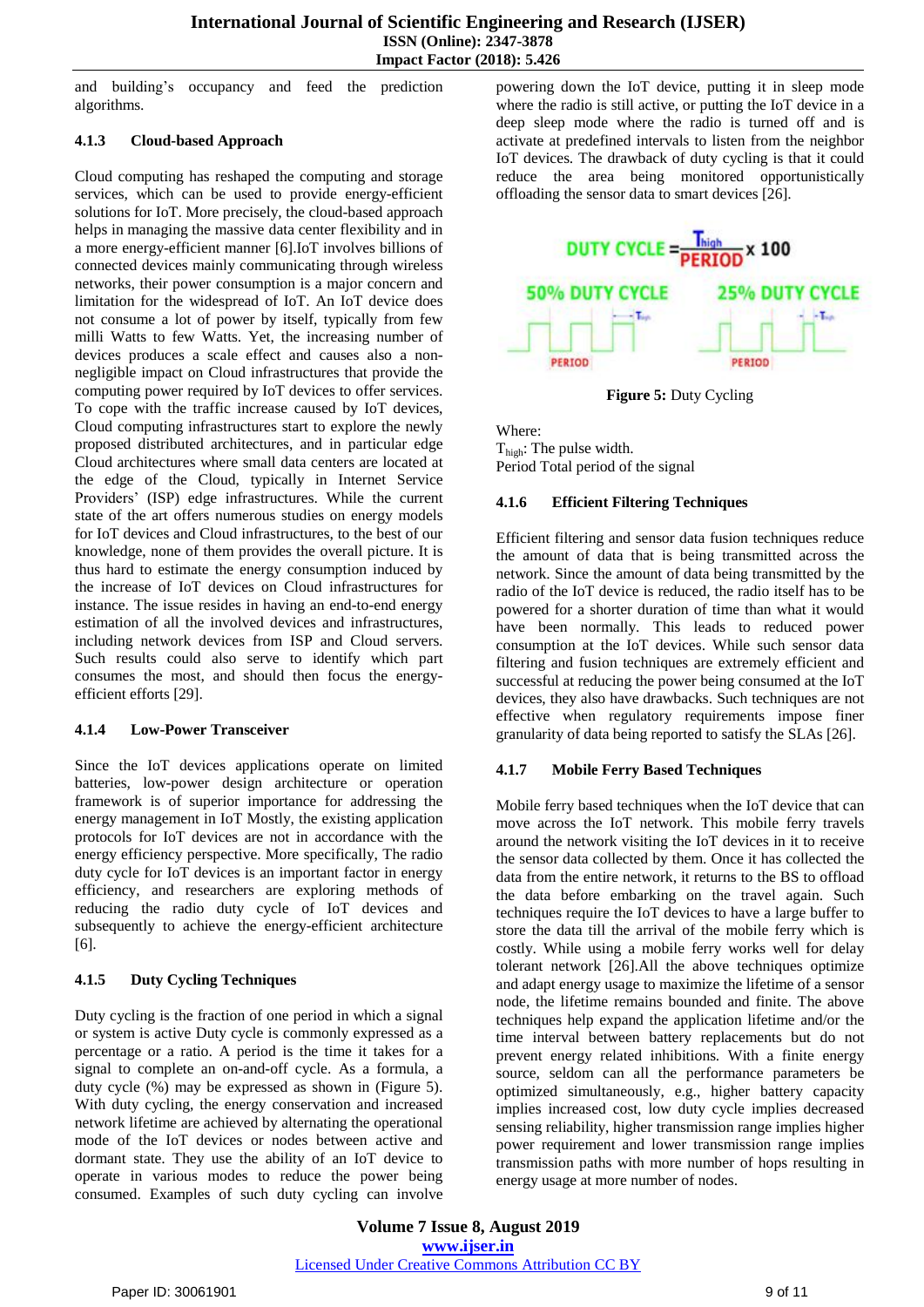#### **4.2 Energy Harvesting**

There is a major limitation in WSN nodes which is finite battery capacity—nodes will operate for a finite duration, only as long as the battery lasts. As we mentioned before finite node lifetime implies finite lifetime of the applications or additional cost and complexity to regularly change batteries. Nodes could possibly use large batteries for longer lifetimes, but will have to deal with increased size, weight and cost. Nodes may also choose to use lowpower hardware like a low-power processor and radio, at the cost of lesser computation ability and lower transmission ranges. Several techniques have been proposed to maximize the lifetime of the battery-powered sensor node. Harvesting is an alternative technique that has been applied to address the problem of finite node lifetime. Energy harvesting refers to harnessing energy from the environment or other energy sources (body heat, foot strike, finger strokes) and converting it to electrical energy. The harnessed electrical energy powers the sensor nodes. If the harvested energy source is large and periodically / continuously available, a sensor node can be powered permanently. Further, based on the periodicity and magnitude of harvestable energy, system parameters of a node can be tuned to increase node and network performance. Since a node is energy-limited only till the next harvesting opportunity (recharge cycle), it can optimize its energy usage to maximize performance during that interval. For example, a node can increase its sampling frequency or its duty-cycle to increase sensing reliability, or increase transmission power to decrease length of routing paths [3]. In section we will discuss briefly harvesting sources, harvesting architecture, storage technologies, harvesting Techniques and energy harvesting challenges.

#### **4.2.1 Harvesting Architecture**

Energy harvesting architecture can be divided into architectures as the following:

#### **4.2.1.1 Harvest - Use Architecture**

Energy is harvested just in time for use (no storage capability). As shown in (Figure 6) the harvesting system directly powers the sensor node and as a result, for the node to be operational, the power output of the harvesting system has to be continuously above the minimum operating point. If sufficient energy is not available, the node will be disabled. power point will cause the sensor node to oscillate in ON and OFF states. A Harvest-Use system can be built to use mechanical energy sources like pushing keys/buttons, walking, pedaling [3].



**Figure 6:** Harvest-Use Architecture [3]

## **4.2.1.2 Harvest –Store-Use Architecture**

The Harvest-Store-Use architecture energy is harvested whenever possible and stored for future use (storage capability). As shown in (Figure 7) the architecture consists of a storage component that stores harvested energy and also powers the sensor node. Energy storage is useful when the harvested energy available is more than its current usage. Alternatively, energy can also be stored in storage until enough has been collected for system operation. Energy is stored to be used later when either harvesting opportunity does not exist or energy usage of the sensor node has to be increased to improve capability and performance parameters. The storage component itself may be single-stage or double stage. Secondary storage is a backup storage for situations when the Primary storage is exhausted. As an example, a Harvest-Store-Use system can use uncontrolled but predictable energy sources like solar energy. During the daytime, energy is used for work and also stored for later use. During night, the stored energy is conservatively used to power the sensor node [3].



.

**Figure 7:** Harvest –Store -Use Architecture [3]

# **References**

- [1] Azmoodeh, Amin, et al. "Detecting cryptoransomware in IoT networks based on energy consumption footprint." Journal of Ambient Intelligence and Humanized Computing (2017): 1-12.
- [2] Shin, Minchul, and Inwhee Joe. "Energy management algorithm for solar-powered energy harvesting wireless sensor node for Internet of Things." Iet Communications 10.12 (2016): 1508-1521.
- [3] Sudevalayam, Sujesha, and Purushottam Kulkarni. "Energy harvesting sensor nodes: Survey and implications." IEEE Communications Surveys & Tutorials 13.3 (2011): 443-461.
- [4] [https://justcreative.com/2018/11/19/internet-of-things](https://justcreative.com/2018/11/19/internet-of-things-explained/)[explained/](https://justcreative.com/2018/11/19/internet-of-things-explained/) 1/4/2019.
- [5] Park, Sang-Hyun, Seungryong Cho, and Jung-Ryun Lee. "Energy-efficient probabilistic routing algorithm for internet of things." Journal of Applied Mathematics 2014 (2014)
- [6] Ejaz, Waleed, et al. "Efficient energy management for the internet of things in smart cities." IEEE Communications Magazine 55.1 (2017): 84-91.
- [7] Nair, Karan, et al. "Optimizing power consumption in IoT based wireless sensor networks using Bluetooth Low Energy." 2015 International Conference on

# Licensed Under Creative Commons Attribution CC BY